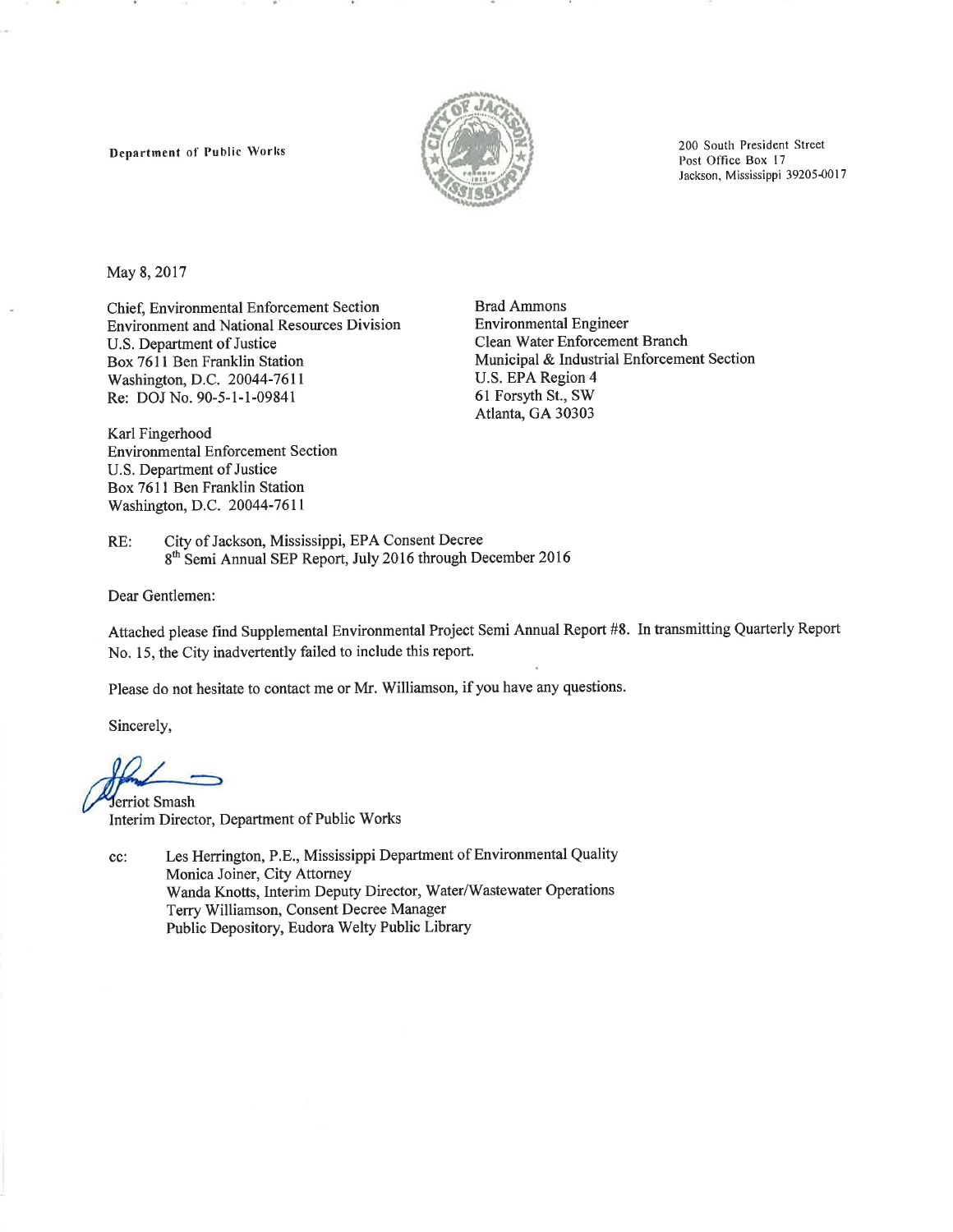### Supplemental Environmental Project Semi Annual Report #8 July 2016 through December 2016

The purpose of the SEP (Supplemental Environmental Project) is to reduce extraneous flows entering the WCTS (Wastewater Collection and Transmission System) through defective residential Private Laterals and through illicit connections from residential properties of eligible property owners. For purposes of this SEP, an illicit connection is any residential connection to the WCTS that discharges any substance or solution that is not intended to be transferred via the WCTS, such as stormwater, surface water runoff and roof runoff. The WCTS becomes a conduit for stormwater when defective Private Laterals or illicit connections allow rain or groundwater to enter the WCTS. Certain components of the WCTS Evaluation Plan required by Section VIII of the Consent Decree will assist the City in identifying defective Private Laterals in need of repair or replacement and illicit connections to the WCTS.

**Significant milestones reached this period for this activity:**

- **Made the third Supplemental Environmental escrow installment**
- **Retained Don McCrackin to provide program management services for the Private Sewer Lateral Program. Mr. McCrackin is being paid from the Water/Sewer Fund, not from the Escrowed Funds being set aside for the Supplemental Environmental Project**
- **Issued notices to proceed to Dent Air Conditioning Co., the current qualified plumbing contractor, for the first three qualified projects**
- **Signed up additional qualified homeowners for a total of 40**

**Significant milestones anticipated to be completed during the next reporting period:**

- **Continue replacing the defective laterals of the remaining 37 qualified homeowners; this is anticipated to extend into the next reporting period**
- **Continue community outreach to present the SEP Program to residents including the following:** 
	- **Meetings with homeowner associations**
	- **Meetings at cultural centers for senior citizens**
	- **Meetings with area churches**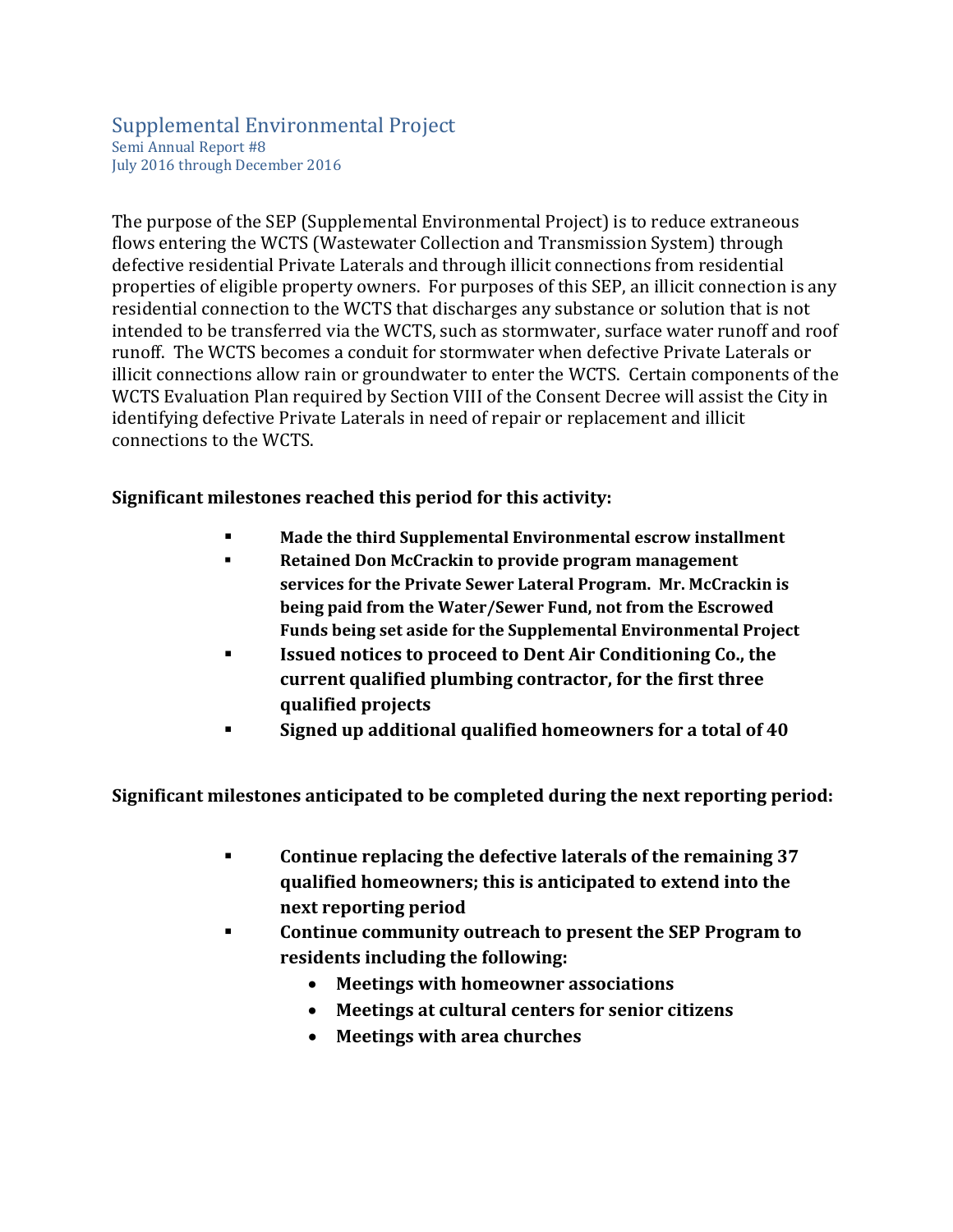- **The City will continue to secure additional authorizations from qualified homeowners**
- **Continue public notification of Private Service Lateral Program and determinations of eligible property owners**
- **Continued construction of private service lateral repair or replacement**
- **Solicit qualifications from additional plumbing contractors to provide the repairs at pre‐arranged unit prices for required work**
- **Continue to solicit applications for the program and monitor the number of qualified homeowner applications received**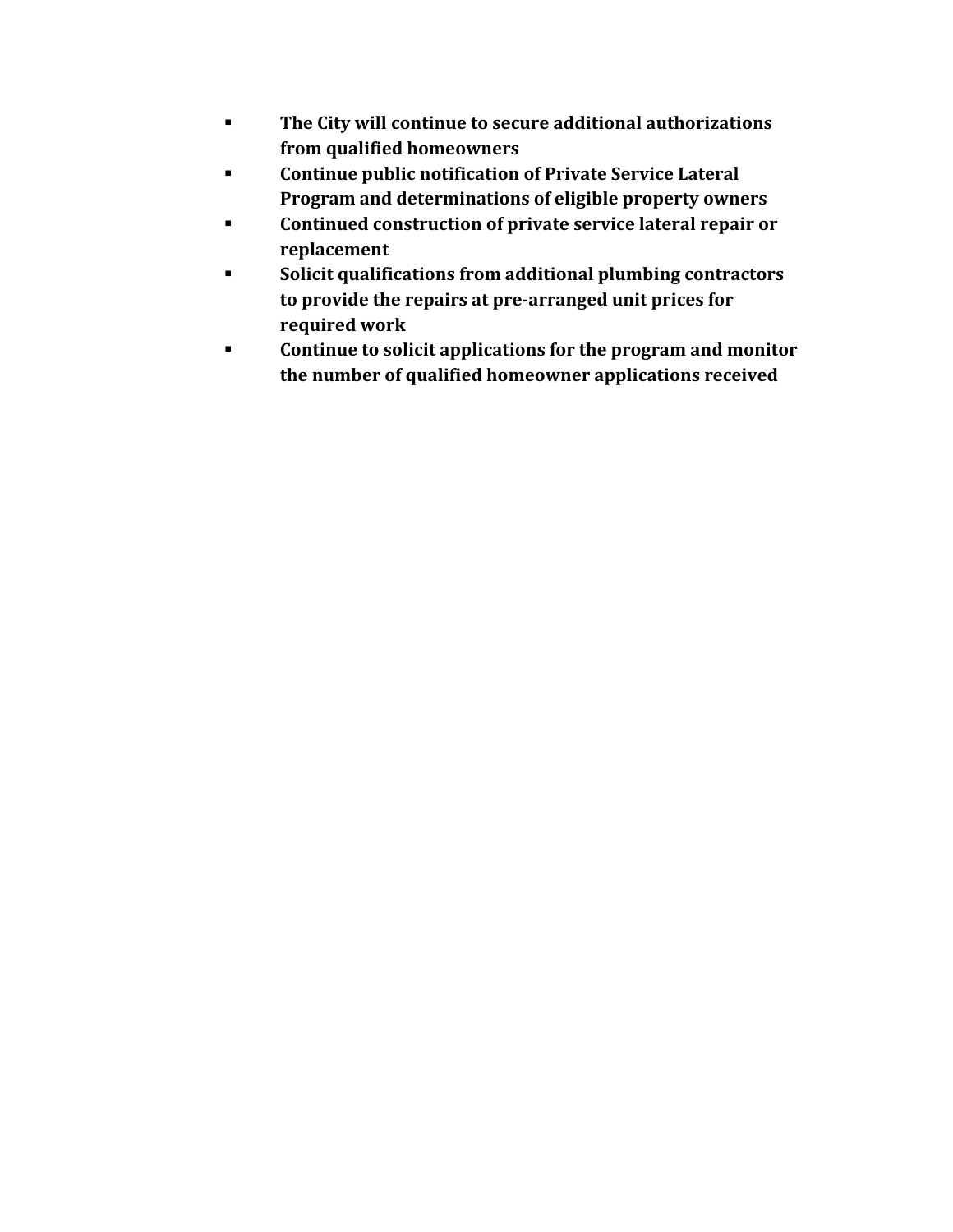

TRUSTMARK NATIONAL BANK P.O. BOX 24237<br>JACKSON, MS 39205-0291

# **ACCOUNT STATEMENT**

ACCOUNT NUMBER: DECEMBER 01, 2016 TO DECEMBER 31, 2016



0000006248 CITY OF JACKSON, MISSISSIPPI P. O. BOX 17<br>JACKSON, MS 39205

| ACCOUNT NAME:             | ESCROW AGREEMENT BETWEEN THE   |
|---------------------------|--------------------------------|
|                           | CITY JACKSON ("CITY") AND TAB  |
|                           | CESCROW AGENT 3, DTD 8/30/13.  |
|                           | SUPPLEMENTAL ENVIRONMENTAL     |
|                           | PROJECT ("SEP") ESCROW ACCOUNT |
| ACCOUNT NUMBER 1988 17365 |                                |
| RELATIONSHIP              |                                |
| <b>MANAGER</b>            | SHEILA JOHNSON                 |
|                           | 601-208-5841                   |
|                           | SJOHNSON@TRUSTMARK.COM         |
| <b>INVESTMENT</b>         |                                |
| OBJECTIVE                 | DINEGIYOD                      |

# FOR YOUR INFORMATION

Carefully examine this statement and compare it to your records. If you note any discrepancies, please notify our Audit Department at the following address: P.O. Box 1758, Jackson, MS 39215-1978. No reply is necessary if statement is correct.

### MONEY MARKET REFORM

As noted on your statement last month, the U.S. Securities and Exchange Commission (SEC) issued new rules for further regulation of Money Market Mutual funds that fluctuate in value (floating NAV Money Market funds). Trustmark has now<br>implemented the necessary changes to move out of those funds. If you have additional questions, please co Relationship Manager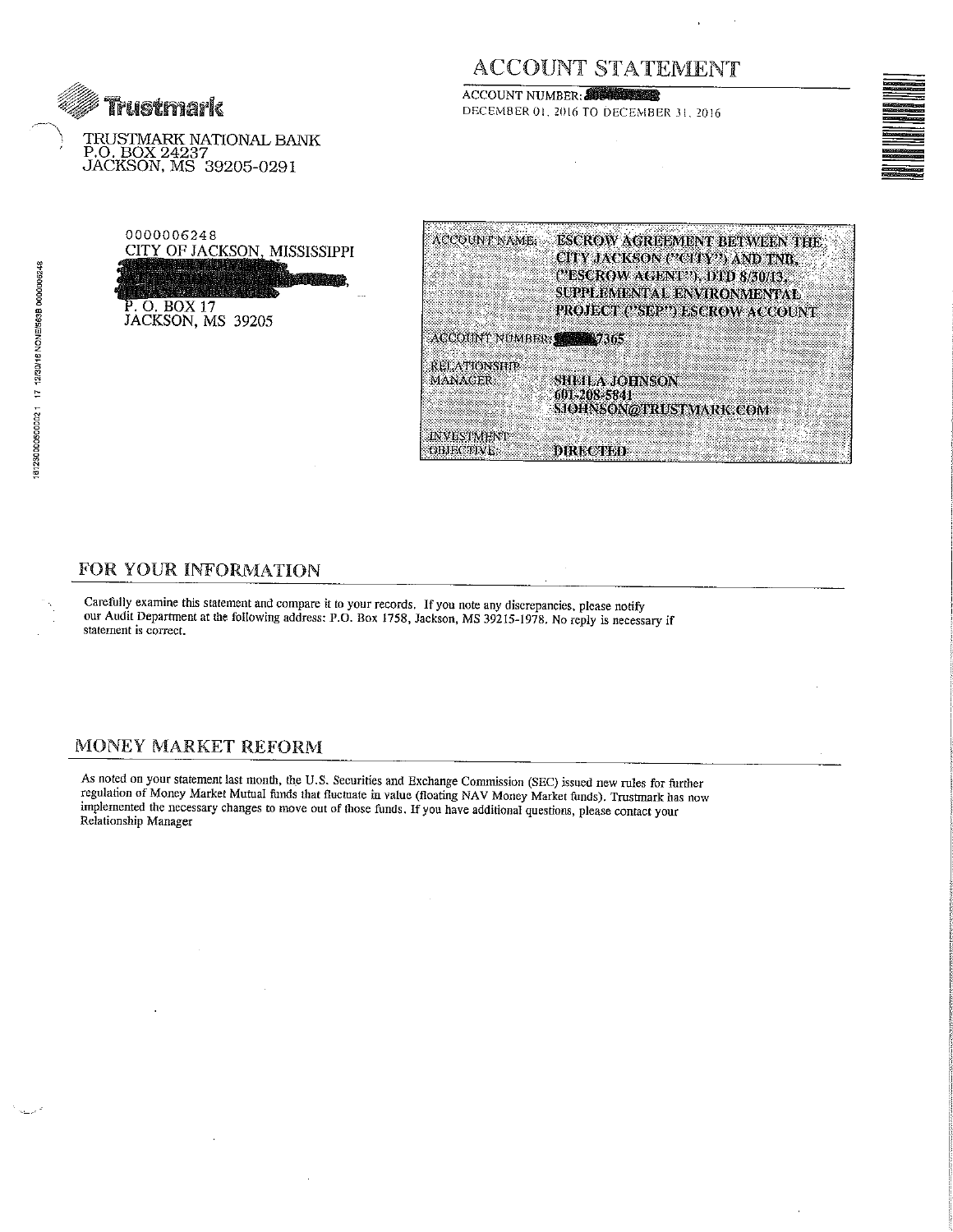ACCOUNT NUMBER TO BE A TABLE DECEMBER 01, 2016 TO DECEMBER 31, 2016

# ACCOUNT ACTIVITY SUMMARY

 $\bar{\alpha}$ 

|                                     | <b>CURRENT PERIOD YEAR TO DATE</b> |                |
|-------------------------------------|------------------------------------|----------------|
| MARKET VALUE AT BEGINNING OF PERIOD | 475,026.34                         | 375,010.70     |
| ADDITIONS TO ACCOUNT                | 0.00                               | 101,250.00     |
| <b>DIVIDENDS</b>                    | 11.46                              | 27.10          |
| <b>OTHER DISBURSEMENTS</b>          | 0.00                               | $1,250.00 -$   |
| <b>MISCELLANEOUS</b>                | $11.46-$                           | $100.027.10 -$ |
| CHANGE IN MARKET VALUE              | 11.46                              | 100.027.10     |
| MARKET VALUE AT END OF PERIOD       | 475,037.80                         | 475,037.80     |

#### **INVESTMENT PORTFOLIO SUMMARY**

| MARKET VALUE AS OF | 12/01/2016 | 12/31/2016 | % OF ACCOUNT |
|--------------------|------------|------------|--------------|
| TOTAL              | 475.026.34 | 475.037.80 | 100.0%       |

#### STATEMENT OF INVESTMENT POSITION

| <b>DESCRIPTION</b>                                                      | <b>TOTAL</b><br>MARKET/    | <b>PRICE/</b> | MARKET EST ANNUAL<br>INCOME/<br><b>TOTAL COST COST PRICE GAIN / LOSS</b> | <b>CURRENT</b><br><b>YIELD</b> |
|-------------------------------------------------------------------------|----------------------------|---------------|--------------------------------------------------------------------------|--------------------------------|
| <b>CASH AND EQUIVALENTS</b>                                             |                            |               |                                                                          |                                |
| 60934N674<br>FEDERATED US TREASURY CASH<br><b>RESERVE FUND - SS 632</b> | 475,037.80<br>475,037.80   | 1.00<br>1.00  |                                                                          |                                |
| <b>CASH</b>                                                             | 0.00                       |               |                                                                          |                                |
| * TOTAL CASH AND EOUIVALENTS                                            | 475,037.80<br>475,037,80   |               | 0.00<br>0.00                                                             | 0.00                           |
| <b>GRAND TOTAL ASSETS</b>                                               | 475, 037, 80<br>475,037,80 |               | 0.00<br>0.00                                                             | 0.00                           |

#### **MARKET PRICES**

MARKET PRICES SHOWN HAVE BEEN OBTAINED FROM PRICING SERVICES WHICH WE BELIEVE ARE RELIABLE; HOWEVER, WE CANNOT<br>GUARANTEE THEIR ACCURACY OR THAT SECURITIES CAN BE BOUGHT OR SOLD FOR THESE PRICES. WE WILL BE GLAD TO PROVIDE FURTHER DETAILS UPON REQUEST.

 $\bar{z}$ 

PAGE<sub>2</sub>

 $\bar{z}$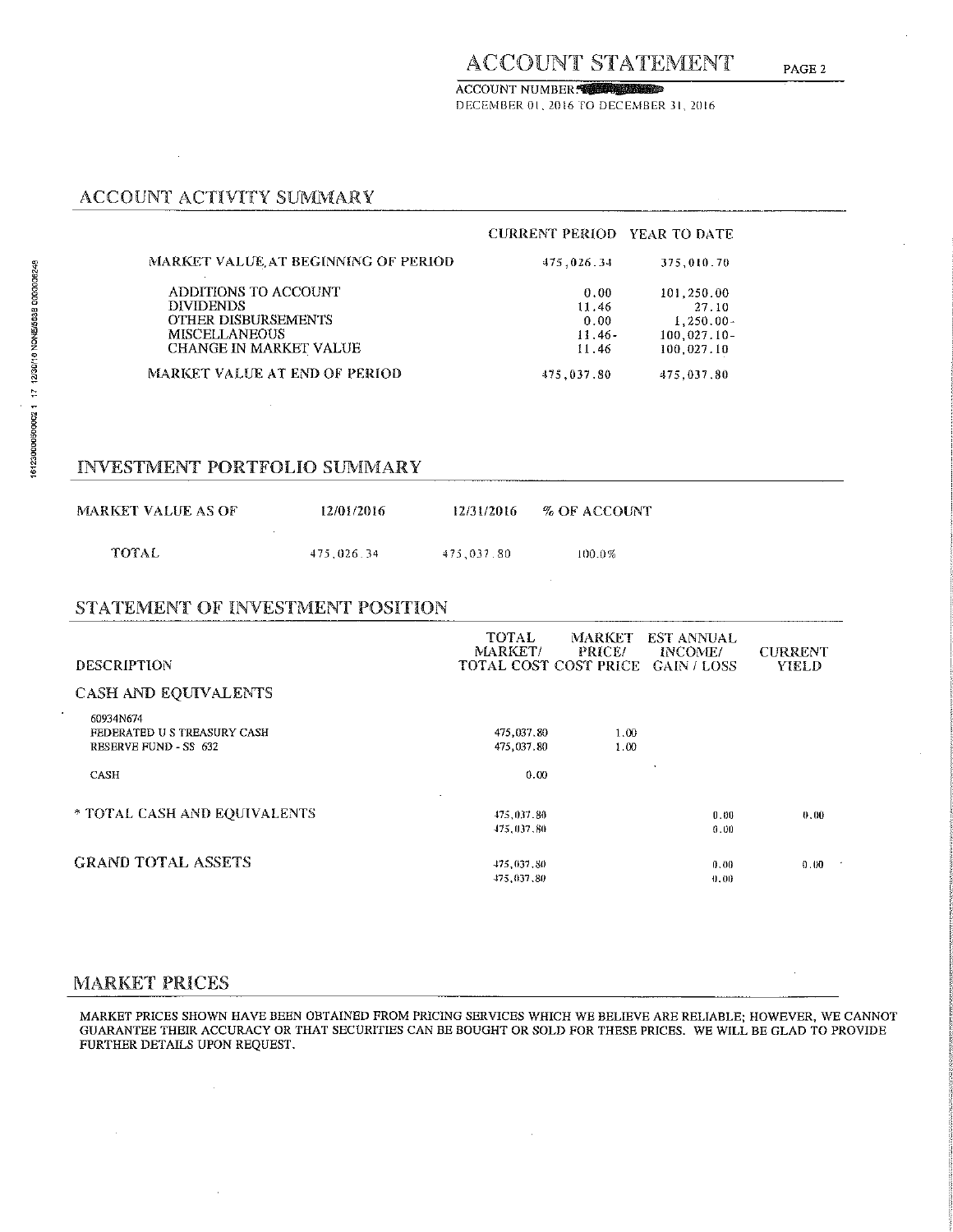#### **ACCOUNT NUMBER:**

DECEMBER 01, 2016 TO DECEMBER 31, 2016

# STATEMENT OF TRANSACTIONS

| DATE                  | <b>DESCRIPTION</b>                                                                                 | <b>PRINCIPAL</b><br><b>CASH</b> | <b>INCOME</b><br><b>CASH</b> | <b>COST</b> | GAIN/<br>LOSS |
|-----------------------|----------------------------------------------------------------------------------------------------|---------------------------------|------------------------------|-------------|---------------|
| <b>DIVIDENDS</b>      | <b>BEGINNING BALANCE</b>                                                                           | $26.34 -$                       | 26.34                        | 475,026.34  |               |
| 12/01/16              | 60934N674<br>DIVIDEND ON FEDERATED US<br>TREASURY CASH RESERVE FUND - SS<br>632 PAYABLE 12/01/2016 |                                 | 11.46                        |             |               |
|                       | <b>TOTAL DIVIDENDS</b>                                                                             | 0.00                            | 11.46                        | 0.00        | ٠.<br>0.00    |
|                       | 60934N674<br>NET DEPOSIT FEDERATED US<br>TREASURY CASH RESERVE FUND - SS<br>632                    | $\mathbf{r}$<br>$11.46-$        |                              | 11.46       |               |
| <b>TOTAL</b>          |                                                                                                    | $11.46 -$                       | 0.00                         | 11.46       | 0.00          |
| <b>ENDING BALANCE</b> |                                                                                                    | $37, 80 -$                      | 37 80                        | 475,037.80  | 0.00          |

- Trustmark serves as trustee, agent, custodian or some similar capacity regarding this account. This statement is your periodic accounting of assets held and activity within the account. You should immediately review this accounting very carefully, and you should consult with your legal and/or financial advisors about this account on a regular basis. If you notice any activity in your account that concerns you, we expect you to bring it to Trustmark's attention immediately. If you do not contact Trustmark within 60 days after the date this statement is mailed, Trustmark will rely on the understanding that you are satisfied with this accounting and Trustmark's handling of the account.

- If you have any questions about how to understand the information on your statement, please contact your relationship manager, who will be glad to explain the sections and terminology used.

- You may contact your relationship manager, whose name is on this statement for information about this account You are also invited to contact Trustmark's audit department directly by writing to PO Box 291, Jackson, MS 39205 Attn: audit department.

- Trustmark has processes and controls in place to protect you and your account. These were designed with the assumption that you would also take steps to complement our processes. Your role is necessary to achieve the control objectives implemented by Trustmark. You should understand our processes and procedures as they relate to you. These paragraphs describe what you should consider to increase the assurance that the controls are safe and effective. The considerations presented below should not be regarded as a comprehensive list of actions that should be employed.

- Contact your Trustmark relationship manager if there have been any changes in your financial situation or investment objectives, or to impose any reasonable restrictions on the management of model portfolios, or to modify existing restrictions. Trustmark Investment Advisors, Inc. ("TIAI") will review the reasonableness of such restrictions to the extent that Trustmark makes TIAI aware of them. If proposed restrictions are inconsistent with the model portfolio's investment strategy, nature or operations, such restrictions will be deemed unreasonable and will not be applied. If you refuse to modify or withdraw the restrictions, participation in the model portfolio will not be permitted. If you would like a copy of the most recent disclosure document for your sponsor or model portfolio investment adviser, please contact your Trustmark relationship manager,

- Trustmark's wealth management division's standard delivery instructions should be used to add assets to your account. When delivering assets from your account you should provide specific written instructions to Trustmark to facilitate the transaction. All additions and reductions of assets in your account will be included on your periodic statement, which you should review in a timely manner.

- Investment products and accounts are not insured by the federal deposit insurance corporation ("FDIC").